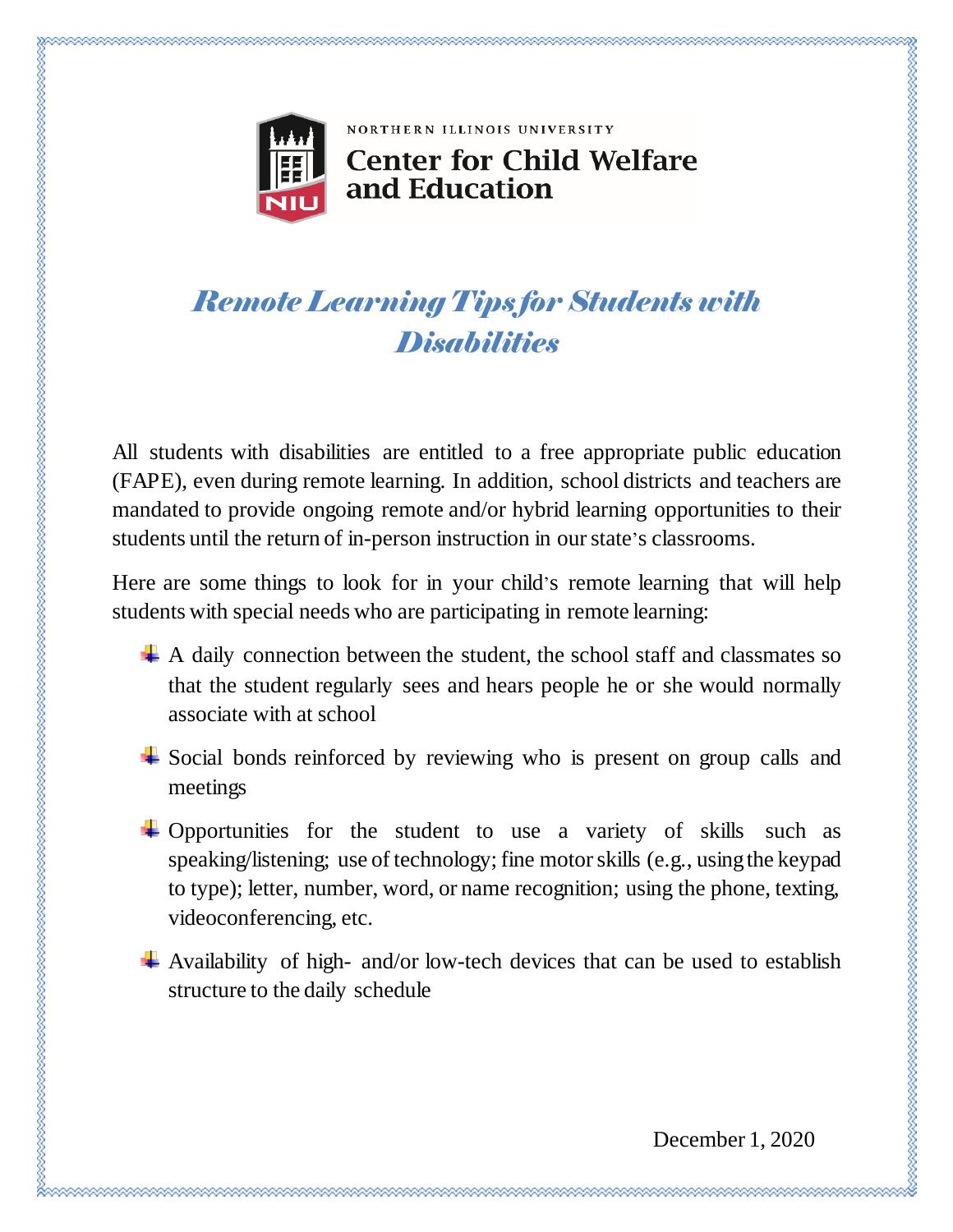## Caregivers Can Help with Remote Learning in Different Ways:

- $\overline{\phantom{a}}$  Set up a school routine at home so your child sees remote learning as school
- $\pm$  Establish and follow a home routine which includes consistent time to wake up, time to complete before-schoolroutines(getting dressed, eatingbreakfast, etc.), times for homework completion and bedtime.
- **↓** Designate an area for your child to have as their school area. If possible, let your child decorate the area to make it their own.
- $\overline{\phantom{a}}$  Make sure your child has all school supplies needed.

- $\overline{\text{}}$  Make sure the youth and parent know how to sign on to the remote learning platform the school is using. Have school contact information readily available in case you need to reach out to your child's school for any problem with connectivity, attendance matters, etc.
- Monitor your child's attendance, homework and progress. Make sure someone is there to check on your child for needed assistance or issues.
- If you can't sit next to your child while they are on a devise all day, periodically check in and give encouragement, praise, and nonverbalsupport. "Catch" them being focused and give acknowledgement.
- $\pm$  If you can't monitor your child during the day, set up a method of communicating with the teacher(s) to report back to you in a quick email or text when your child has a good day so you can praise the child later.
- **↓** Observe how long your child can focus on Zoom (or whatever form of remote learning the schoolis using) and provide feedback to the school team. If your child is really not able to focus for the expected length of time, advocate for learning time off-line, or for alternate ways for students to engage.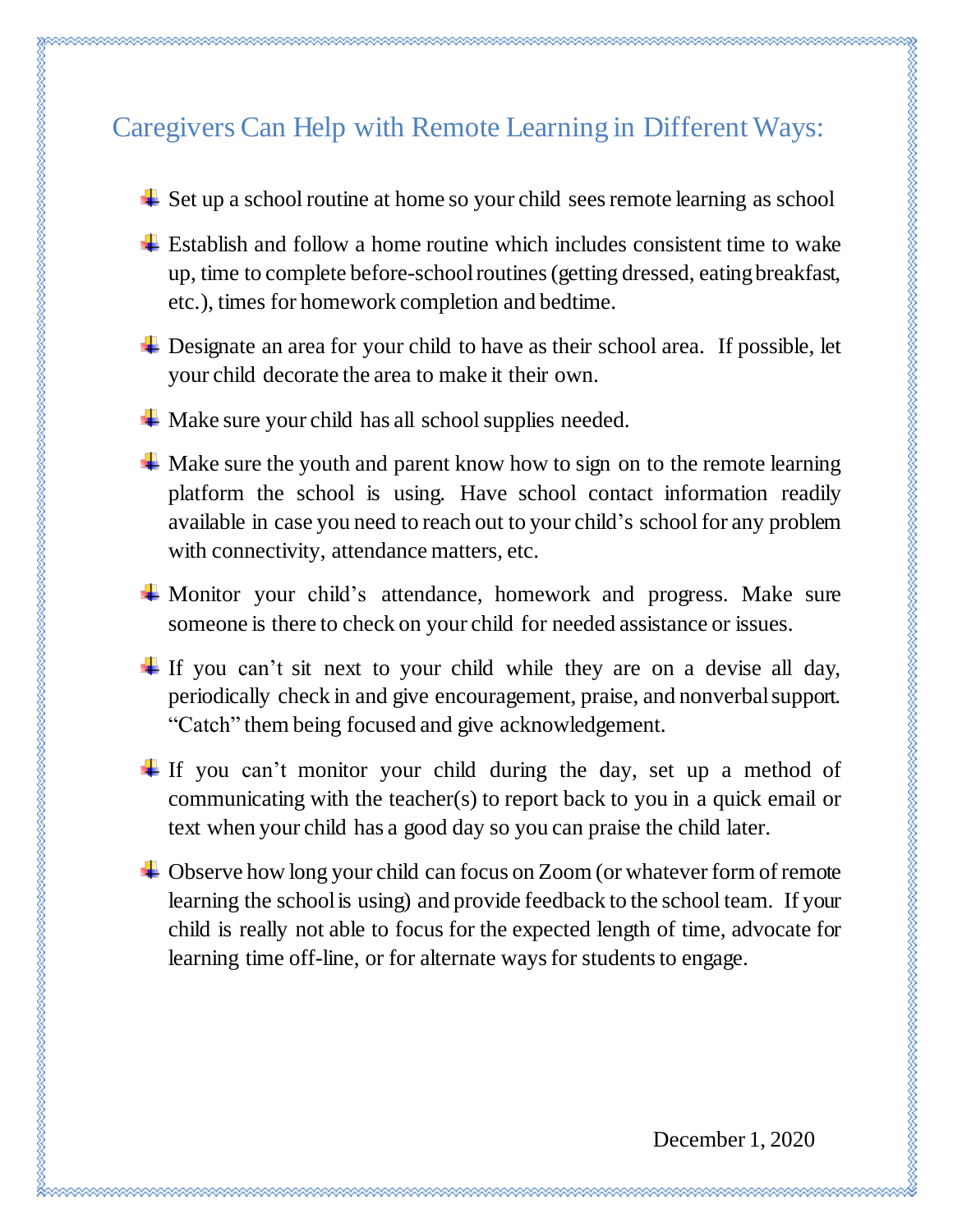- 
- $\overline{\phantom{a} }$  Allow movement and frequent breaks. Your child may focus better with a wiggle cushion, fidget toy, or being able to doodle. Headphones or earbuds may make it easier for them to listen. If they need to turn the video feed off periodically in order to refocus, allow it. Make sure you communicate with the teacher how your child will take breaks and what works for him/her. Also, ask your child's teacher for resources and suggestions.
- $\overline{\phantom{a}}$  Make sure during breaks your child is engaged in an activity that involves movement – dancing, exercising, going for a short walk, etc.
- $\overline{\phantom{a}}$  Frequently review your child's IEP goals, accommodations and modifications (if any) with your child's teacher to measure progress toward attainment of goals.
- $\overline{\text{H}}$  Regularly visit your school's website for updates, resources, etc. Staying connected will help you support your child during remote learning.
- $\overline{\phantom{a}}$  Set up a bedtime routine. Make sure it's around the same time each night.
- $\overline{\phantom{a}}$  Listen to your child.

*Know you're not alone we're all in this together*